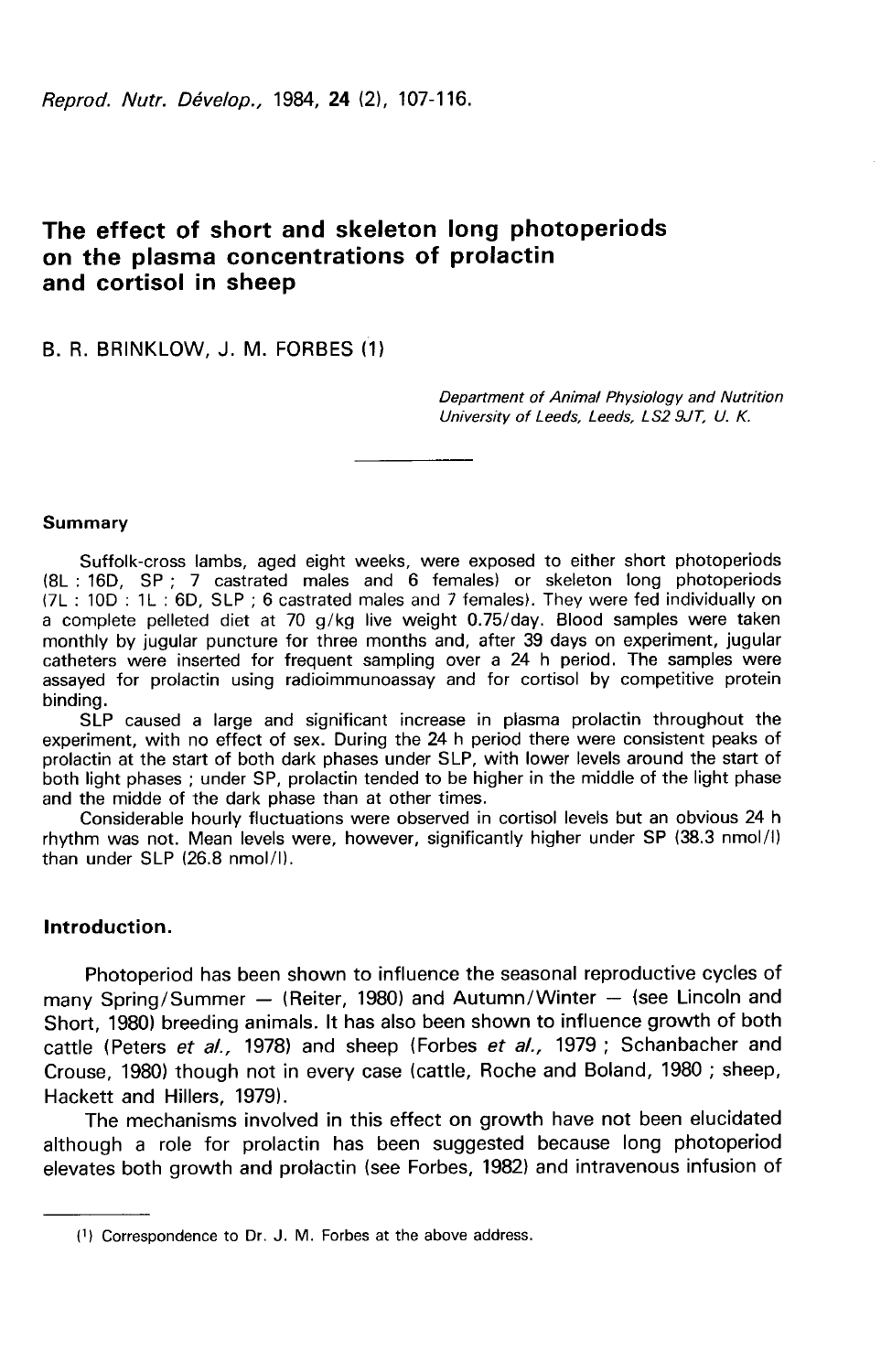prolactin into sheep, kept in the dark to mimic the plasma levels found under long photoperiods, stimulates nitrogen retention ( Brinklow and Forbes, 1982). Plasma levels of cortisol have been shown to be negatively correlated with growth in cattle (Purchas et al., 1971 ; Obst, 1974 ; Trenkle and Topel, 1978) and in one report (Leining, Tucker and Kesner, 1980) prepubertal bulls were shown to have reduced levels of cortisol under 16 h compared with 8 h photoperiods. Treatment with exogenous corticosteroids depresses growth and it is generally considered that these hormones are catabolic (see Thomas and Rodway, 1983).

It has been shown by Ravault and Ortavant (1977) that a nocturnal « flash » of light can stimulate prolactin secretion and the aim of the present study was to investigate the effect of short  $(8L : 16D)$  and skeleton long  $(7L : 10D : 1L : 6D)$ photoperiods, which have been shown to have differential effects on growth (Brinklow et al., 1984 ; Schanbacher and Crouse, 1981), on the plasma levels and 24 h profiles of prolactin and cortisol in parellel with the effects on growth and carcass measurements which are reported elsewhere (Brinklow et al., 1984). Level of feeding was controlled to avoid confounding any effects of photoperiod on hormone secretion by the likely effects on voluntary intake caused by the photoperiod treatments (Forbes et al., 1979 ; Schanbacher and Crouse, 1981).

## Methods.

Animals and management. — 26 Suffolk  $\times$  Greyface lambs, born in March, were reared by their mothers under natural photoperiods at a latitude of 53N until being weaned on 5 May and one week later moved into individual pens in a lightproof building with a 12L : 12D lighting pattern. From 22 May until mid-August the animals in one room (seven castrated males and six females) were exposed to short photoperiod (8L : 16D) while those in another room of the same size (six castrated males and seven females) were exposed to skeleton long photoperiod (7L : 10D : 1L : 6D). They were fed at a restricted level of 70 g/kg live weight 0.75/day on a complete pelletted diet (500 g rolled barley/kg ; 490 g dried grass/kg ; 10 g mineral and vitamin mix/kg :  $-$  176 g crude protein/kg DM ; 46 g crude fibre/kg DM ; 12.8 MJ estimated ME/kg DM) given at 0800 h each day ; water was available at all times. Environmental temperature was not controlled, neither were records kept of the temperature in the building. Blood samples were taken by jugular puncture at approximately monthly intervals. On the morning of 29 June jugular catheters were placed in three animals of each sex in each treatment and blood samples were taken every 20 min from 1200 h for 24 h. During the hours of darkness a dim light with a narrow beam, attached to the operator's headband, was used to facilitate sample collection with minimal exposure of the sheep' eyes.

Details of live weight gains and slaughter parameters are given in the paper of Brinklow et al. (1984).

Hormone assays.  $-$  All plasma samples were assayed for prolactin using a double-antibody equilibrium method with an anti-ovine-prolactin raised in rabbits (R441BS) and kindly donated by Dr. J. M. Chesworth, School of Agriculture, Aberdeen. Full details of the assay methodology are given by Brinklow (1983).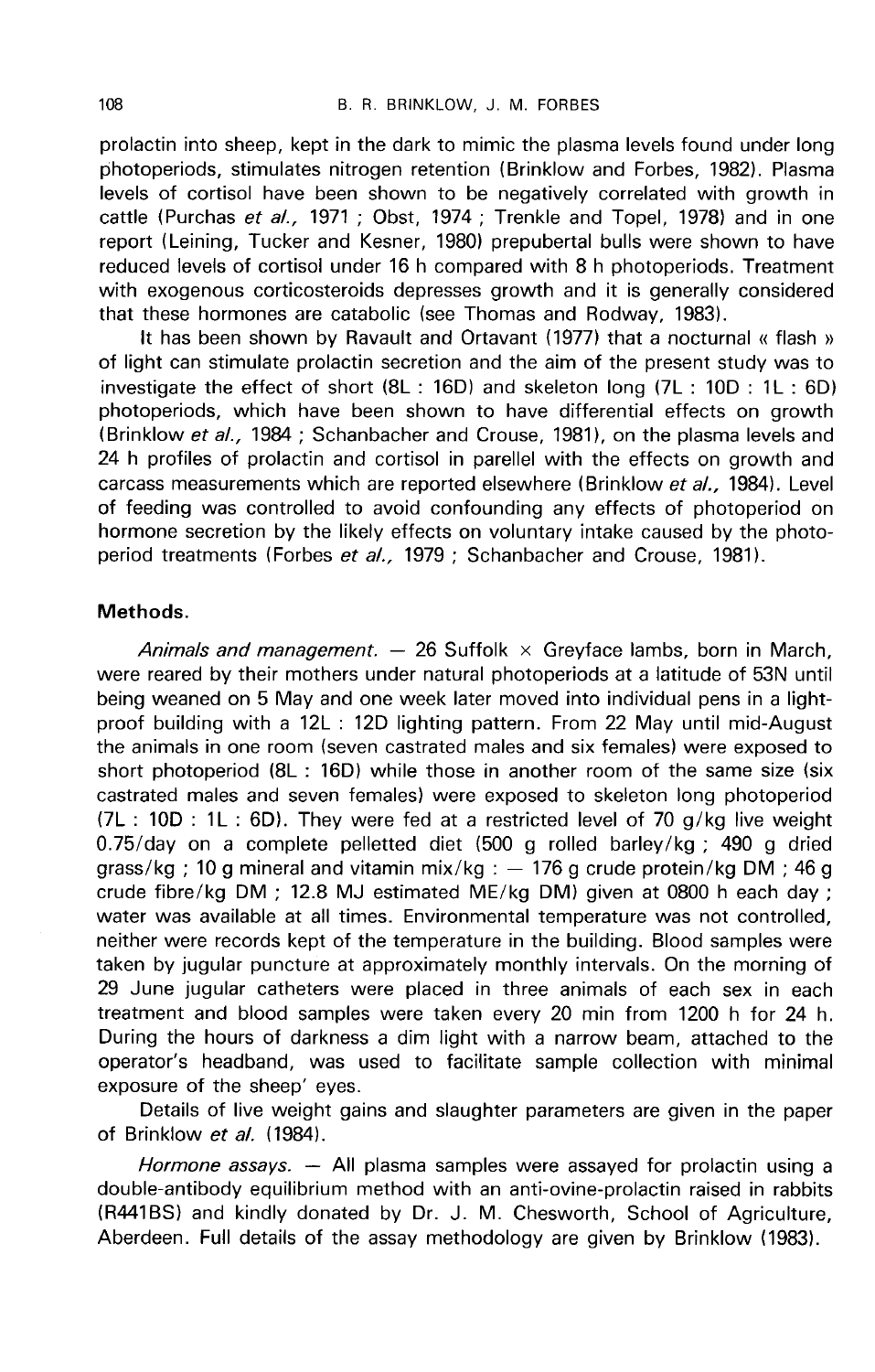There was no cross-reaction with ovine LH, FSH or TSH up to concentrations of 10 000, 10 000 and 8 000 ng/ml, respectively, while growth hormone cross-reacted at concentrations of over 1 000 ng/ml, a level never encountered under physiological conditions. The inter-assay variance for 10 assays for plasma containing 57 ng/ml of prolactin was 4.6 %, while intra-assay variance was 5.6 %. The mean lower detection limit was 7 ng/ml.

Plasma from the 24 h collection of blood from four animals under each photoperiod was assayed for cortisol.

The method was based on the competitive protein binding method of Murphy (1967) using corticosteroid binding protein from pooled human plasma, as described briefly by Thomas and Rodway (1983) and in detail by Brinklow (1983). The mean recovery of cortisol from the extraction procedure was 98.1 + 6.1 %. Corticosterone cross-reacted (90 %) but levels in sheep plasma are usually less than 3 nmol/I (Ferguson and Cox, 1975) ; progesterone crossreacted to a lesser extent (25 %) but levels in males and prepubertal sheep are less than 2 nmol/I (Ferguson and Cox, 1975) ; testosterone showed 6.5 % crossreactivity, but as the animals in this experiment were castrated males or females endogenous levels would be very low. The inter-assay variance for six assays for a plasma sample containing 116 nmol/I of cortisol was 15.3 % while intra-assay variance was 8.7 % ; the detection limit was 0.28 pmol/tube.

Statistical analysis. — All hormone levels were subjected to logarithmic transformation before parametric analysis to equalise the variance between low and high values. Analysis of variance was used (Nie et al., 1975) for comparisons between photoperiods and sexes.

To detect consistent fluctuations within 24 h profiles a non-parametric sign test was employed (Snedecor and Cochran, 1980), as used for comparable data by Lincoln *et al.* (1982). Individual values were assigned as being above, equal to or below the median value for the hormone during the whole sampling period for that animal. The times at which at least five of the six animals under each treatment had values above or below the median were determined and a series of at least two consecutive high or low values was taken to be a consistent peak or trough, respectively.

Cortisol shows marked, frequent peaks and secretory spikes were defined using criteria similar to those described by Fulkerson and Tang (1979) for ovine cortisol secretion, that is when the plasma concentration in a sample was as least 10 nmol/I higher than that of the previous sample and the following sample also showed a level which was above the initial one. The end of an episode was when the concentration fell to at least as low as the pre-peak level in two consecutive samples.

### Results.

Plasma levels of *prolactin* were considerably higher under the skeleton long photoperiod than the short photoperiod at all times of day or night (table 1 and fig. 1). The means values for the 24 h profiles were very highly significantly different  $(P < 0.001)$ .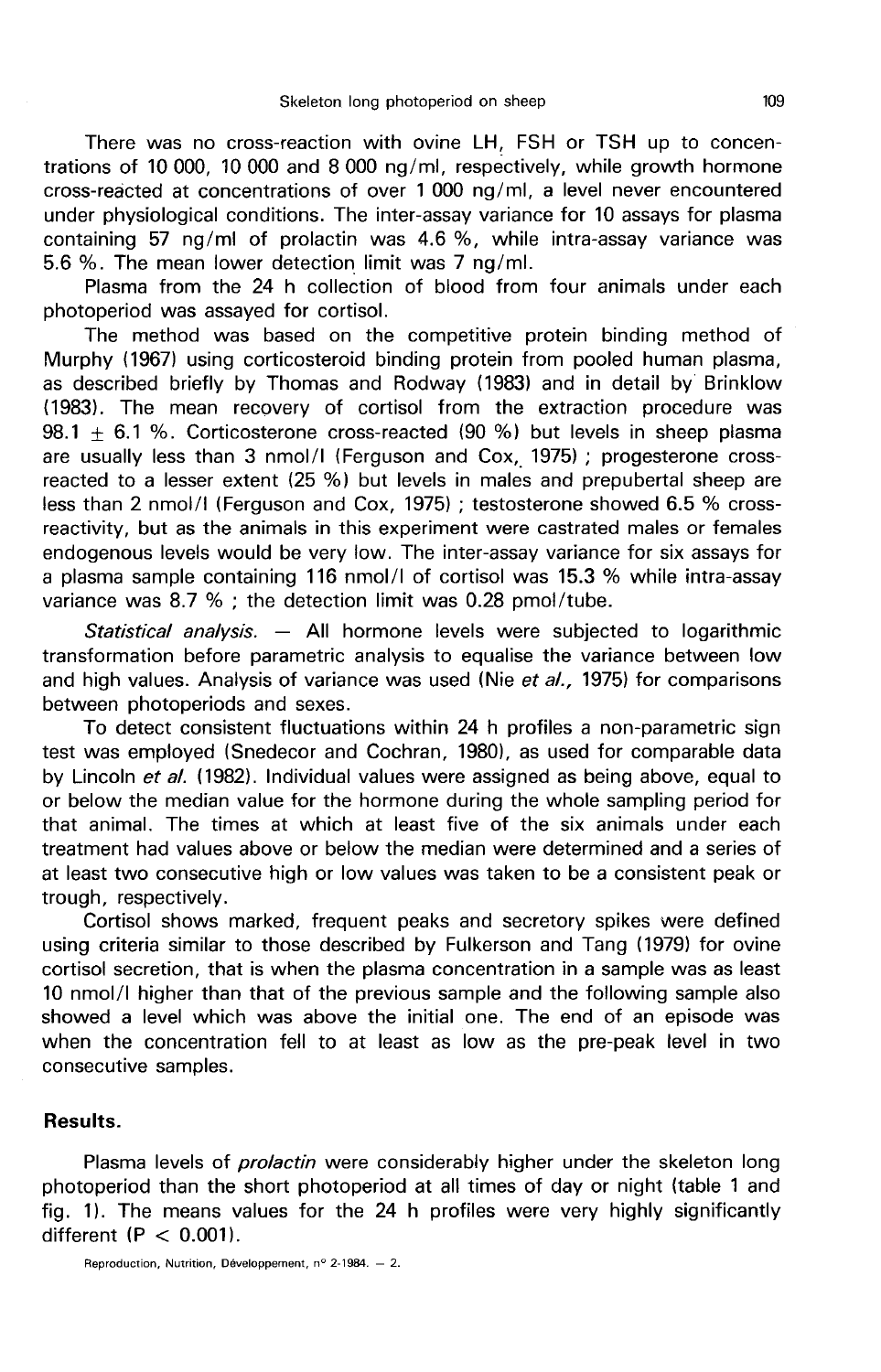| Photoperiod<br>$Sex$                                   | 8L: 16D |      | 7L: 10D: 1L: 6D |       | s.e.m. | Significance |
|--------------------------------------------------------|---------|------|-----------------|-------|--------|--------------|
|                                                        |         |      | $\frac{0}{6}$   |       |        |              |
| $n$ ,,,,,,,,,,,,,,,,,,,,,,,,,,,,<br>(pre-experimental) | 60.3    | 45.7 | 83.2            | 56.2  | 1.35   | n.s.         |
| 19 June                                                | 26.3    | 28.2 | 109.6           | 125.9 | 1.59   | $D***$       |
|                                                        | 12.0    | 10.0 | 53.7            | 53.7  | 1.38   | $D***$       |
| 14/16 Aug.                                             | 9.1     | 8.5  | 64.6            | 91.2  | 1.32   | $D***$       |

TABLE 1 Effect of photoperiod on plasma prolactin concentrations in samples taken by jugular puncture (nq/ml).

s.e.m., standard error of a treatment mean ;  $P***$ , effect of photoperiod significant at P < 0.001.

No differences were evident in plasma concentrations of prolactin due to sex in either skeleton long or short photoperiods, though the castrated males had increased levels ( $P = 0.056$ ) in the first venepuncture sample taken at the end of the pre-experimental period under 12L : 12D. Table 1 shows a highly significant difference between the plasma prolactin levels in both sexes due to photoperiod treatment, there being increased levels under skeleton long photoperiods in all cases.

Figure 1 shows the mean 24 h profiles of plasma prolactin for six animals from each photoperiod treatment on 30-31 June.

Mean levels fluctuated considerably several times each day and high or low levels were synchronised in the animals, as indicated by the arrow-heads in figure 1. Consistent decreases appeared around « dawn » and increases in the middle of the dark phase ; the amplitude of these changes was greater in the group exposed to skeleton long photoperiod. Prolactin appeared to decrease during the 1 h pulse of light and increase at « dusk » although this was not as obvious in those animals kept in short days.

Cortisol.  $-$  The mean 24 h profiles of plasma cortisol for six sheep from each photoperiod treatment are shown in figure 2. There were considerable fluctuations which make it impossible to distinguish any consistent rhythm.

The mean cortisol levels for all of the samples taken during 24 h, for castrated males and females respectively, were  $34.4 + 14.2$  and  $42.1 + 6.5$  nmoles/I for skeleton long photoperiod and 25.4  $+$  3.8 and 28.1  $\pm$  4.2 for short photoperiod. Photoperiod effects were significant ( $P < 0.05$ ) but those of sex were not.

The number of secretory spikes, as defined in the Methods section, was 12.4  $+$  0.4 (n = 6) and 12.0  $+$  1.2 (n = 6) for skeleton long and short photoperiods, respectively, and did not differ significantly. The difference in mean plasma cortisol levels due to treatment was thus due to differences in peak height rather than differences in number of peaks.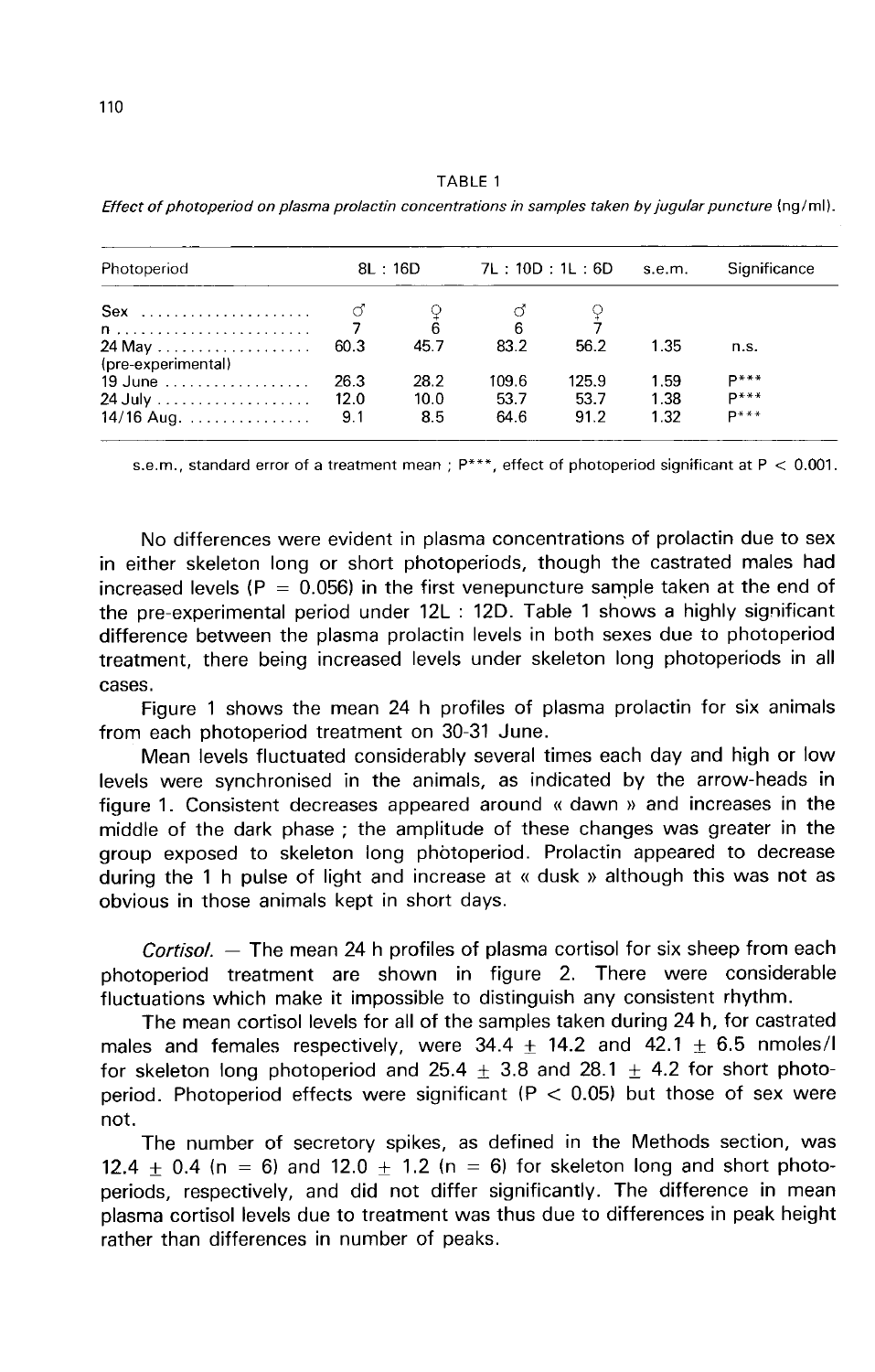

FIG. 1.  $-$  24 h profiles of plasma prolactin under a) short and b) skeleton long photoperiods. Each point is the mean for six animals and the dashed lines show one standard error from the mean. The arrowheads indicate times at which values for at least five out of the six were above (V) or below (A) the 24 h median for each individual. The horizontal bar beneath each graph shows the daily cycle of light with the solid part indicating the scotophase.

The only correlation between a hormone and a growth parameter was that between carcass length (CL, mm) and the mean of the 24 h cortisol levels (C, nmoles/I) :

 $CL = 758 - 104(+ 44)$  log 10C  $(r = -0.62 : P < 0.05)$ .

## Discussion.

The results of this experiment confirm those of Ravault and Ortavant (1977) and Schanbacher and Crouse (1981) that the photoperiodic control of prolactin secretion is consistent with a concidence model (Bunning, 1964), with skeleton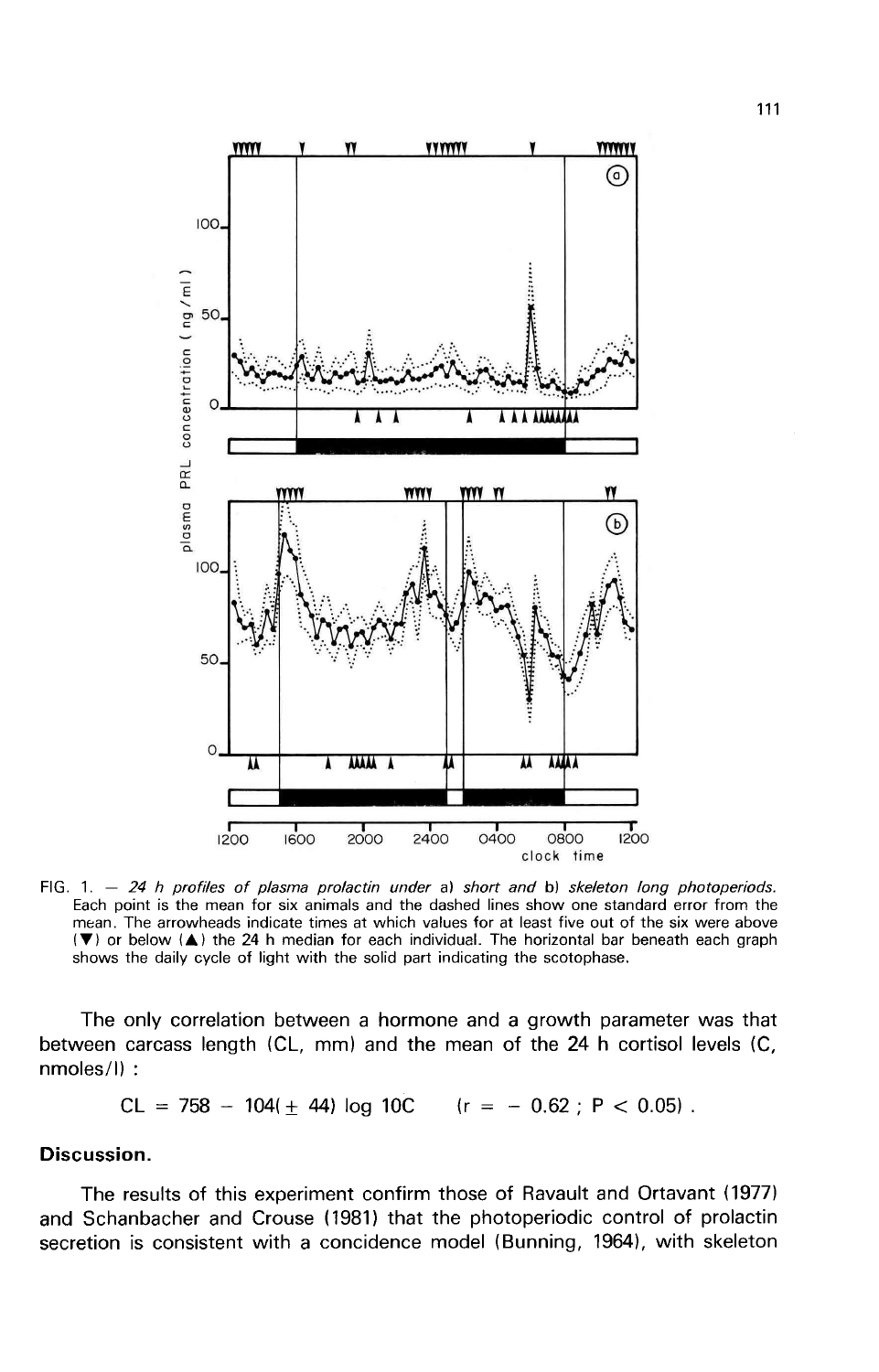

FIG,  $2. - 24$  h profiles of plasma cortisol under a) short and b) skeleton long photoperiods. Each point is the mean for six animals and the dashed lines show one standard error from the mean. The arrowheads indicate times at which values for at least five of the six animals were above  $(\blacktriangledown)$  or below  $(\blacktriangle)$  the 24 h median for each individual. The horizontal bar below each graph shows the daily cycle of light with the solid part indicating the scotophase.

long photoperiods of 7L : 9D : 1L : 7D and 7L : 10D : 1L : 6D having similar effects to long photoperiods in increasing the plasma levels of prolactin. Although prolactin tended to fall as the experiment progressed the relative difference was maintained and there was no evidence that the animals were becoming refractory to the skeleton long photoperiod towards the end of the experiment (table 1), as suggested by the results of Ravault and Ortavant (1977). Neither can the fall be explained by temperature as there was no consistent decline in environmental temperature during the experiment, which ran from late May until mid-August.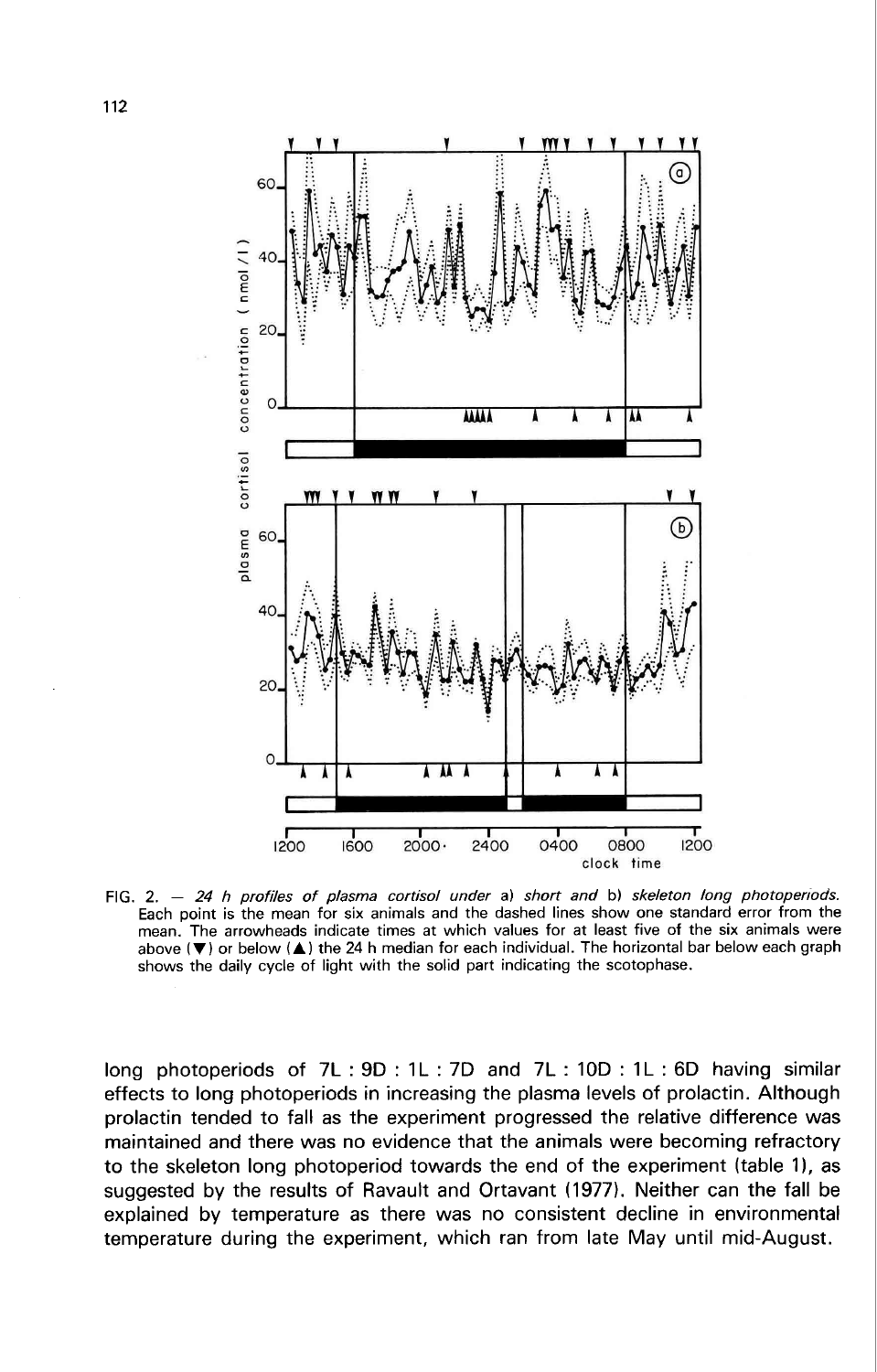Though Wilson and Lapwood (1978) were unable to detect a daily rhythm in circulating prolactin in sheep under natural photoperiods, artificial photoperiods have given rise to a number of reports of a rhythm of prolactin secretion, including the present experiment. Using skeleton long photoperiods of 7L : 5D : 1L : 7D Ravault and Ortavant (1977) found evidence of a peak around the end of both light phases, with a fall at the start of the 1 h light pulse. We found a similar pattern, though the low levels throughout the duration of the 7 h light phase found by Ravault and Ortavant (1977) were not evident here. Brown and Forbes (1980) found that the most salient feature of the daily prolactin rhythm in sheep under photoperiods of 8, 12 and 16 h was a peak in the early dark phase beginning just prior to the change from light to darkness. A similar feature was also noted by Ravault and Ortavant (1977) with 8 and 16 h photoperiods and by Barrell and Lapwood (1978) with a 14.5 h photoperiod. This peak associated with the end of the photoperiod was found in the skeleton long photoperiod group but was far less obvious in the short photoperiod group in the present study. We have seen consistently decreased prolactin levels around the beginning of the photoperiod in both groups which has only previously been seen when samples were taken, as in this experiment, at 20 min intervals (Barrell and Lapwood, 1978). It is clear that, however consistent prolactin profiles might be within an experiment, variation among experiments is considerable. Although effects of skeleton long photoperiod on prolactin secretion are well documented. we felt that it was important to confirm that it occurred under the conditions of our experiments in order to be sure that we had a biological response to the photoperiod treatments.

Reports are sparse regarding photoperiod and the secretion of<br>costeroids. In prepubertal bulls Leining *et al.* (1980) found that corticosteroids. In prepubertal bulls Leining et concentrations of cortisol in single samples taken by venepuncture at the midpoint of the light phase were higher under 8 h than under 16 or 20 h photoperiods. In view of the extremely pulsatile nature of cortisol secretion this finding must be viewed with caution, however ; Peters et al. (1980) found no effect of photoperiod on the plasma cortisol levels in heifers when the samples were taken four times during the day. The only experiment in which cortisol has been measured in sheep under different photoperiods similar to those in this experiment was that of Lincoln  $et$  al. (1982) ; they found no difference between mean levels from frequent sampling of mature sheep for 24 h under 8L : 16D or 16L : 8D. Perhaps there is a special effect of skeleton long photoperiod on the pituitary-adrenal axis or perhaps young animals are more susceptible ; the only other report of a photoperiodic effect on plasma cortisol (Leining et al., 1980) was with young animals. The effect of photoperiod on plasma cortisol concentrations demonstrated in this experiment shows that skeleton long photoperiod is effective in sheep as is long photoperiod in cattle.

The pattern of cortisol spikes showed that the main difference between the two photoperiods was in the size of the peaks rather than in their frequency. The mean number of episodes compares closely with that observed by Fulkerson and Tang (1979) in adult Merino ewes. However, Kennaway et al. (1981), using a skewness coefficient test to produce inlier and outlier subgroups, showed less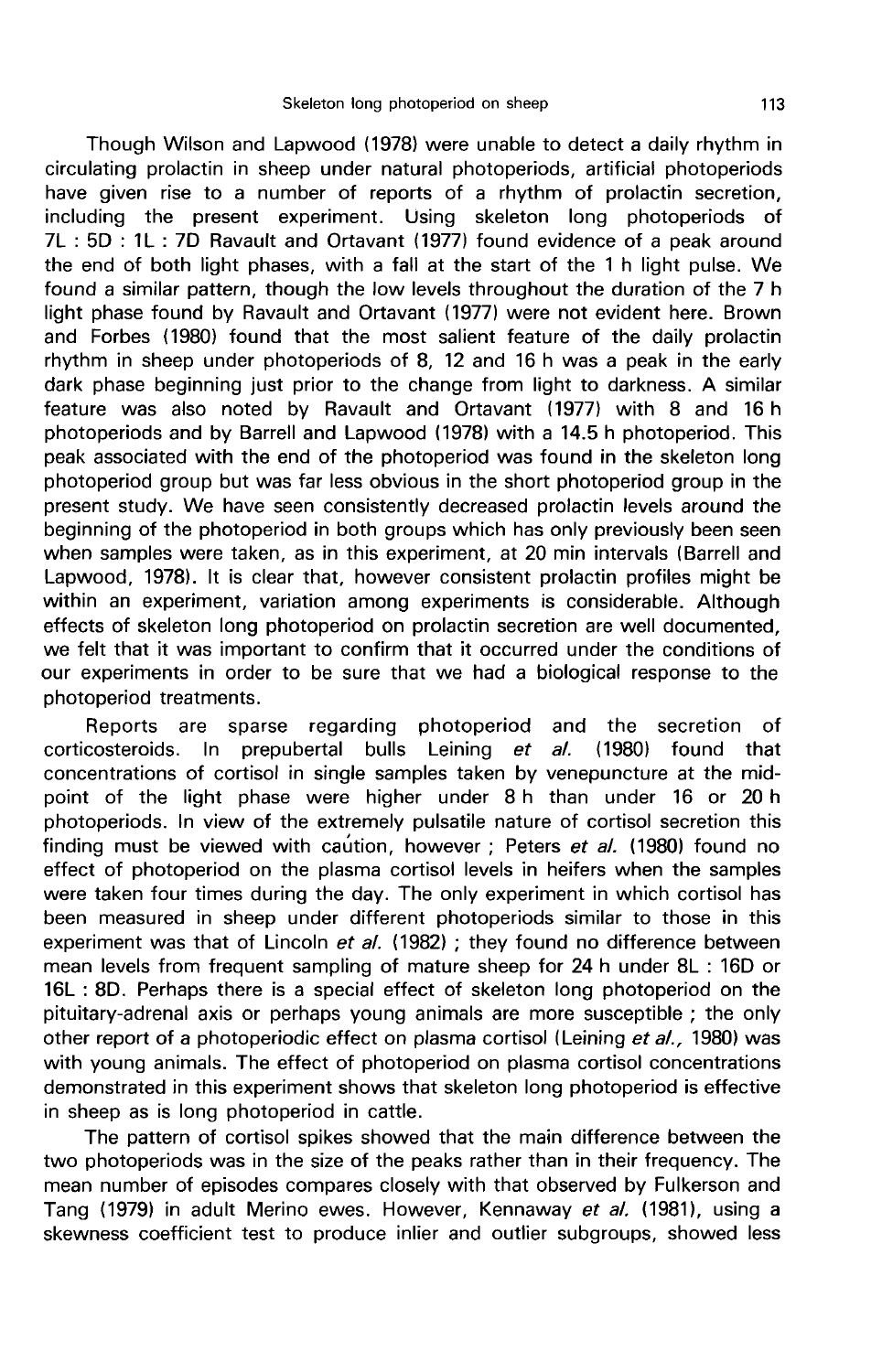frequent peaks ; the methods of analysis are arbitrary and it is difficult to compare results when different methods have been used ; there have also been differences in the assay methodology used, ours being relatively non-specific. The fact that mean cortisol levels from several animals show evidence of peaks indicates that there is some degree of synchronisation between animals ; however, the stimuli which might syncronise cortisol secretion are unknown.

Although prolactin infusion into growing lambs stimulates nitrogen retention (Brinklow and Forbes, 1982) and active immunisation against prolactin depresses growth (Ohlson et al., 1981) there has been a report of a photoperiodic effect on growth in cattle in which prolactin was very low due to low environmental temperatures (Peters et al., 1980). It seems unlikely, therefore, that prolactin alone is responsible for the increased growth in long or skeleton long photoperiods. Perhaps cortisol secretion, which the results of this experiment show to be depressed by skeleton long photoperiod, also plays a part in the photoperiodic effects on growth. The long-term treatment of sheep with cortisol caused fat deposition with muscle resorption (Spurlock and Glegg, 1962). In an experiment subsequent to the one reported here (Brinklow, 1983) short photoperiod again gave higher cortisol levels than skeleton long photoperiods, but this was blocked by pinealectomy ( $P < 0.05$  for interaction) as was the effect on weight gain. Thus, circumstantial evidence suggests that cortisol may be involved in mediating the effects of daylength on growth in sheep.

In trying to explain how photoperiod affects growth we should consider the changes in prolactin, cortisol, melatonin (Rollag and Niswender, 1976) and any other hormones that are found to change in response to lighting pattern, rather than assuming that the whole effect can be attributed to any single hormone.

> Recu en juin 1983. Accepte en novembre 1983.

Acknowledgements. — The authors are most grateful to Mr. R. Jones for the management of the animals, to the Division of Steroid Endocrinology. University of Leeds for advice and assistance with the cortisol assay and to Dr. R. G. Rodway for his help and encouragement. The work was supported by a grant from the Agricultural Research Council.

## Résumé. Effet de photopériodes fractionnées courtes et longues sur les concentrations plasmatiques de la prolactine et du cortisol chez la Brebis.

Des agneaux croisé Suffolk âgés de 8 semaines (7 mâles castrés et 6 femelles) ont été exposés à de courtes périodes de lumière (8L : 16D ; SP) ou à de longues photopériodes fractionnées (7L : 10D : 1L : 6D ; SLP) (6 mâles castrés et 7 femelles). Ces animaux recevaient un régime composé exclusivement de pellets à raison de 70 g par kg de poids vif<sup>0,75</sup> par jour. Des prises de sang ont été effectuées chaque mois par ponction de la jugulaire et, après 39 jours d'expérimentation, des cathéters ont été mis en place afin de pratiquer des prélèvements fréquents pendant une période de 24 heures. La prolactine a été dosée par radioimmunoessai et le cortisol par compétition de liaison à une protéine.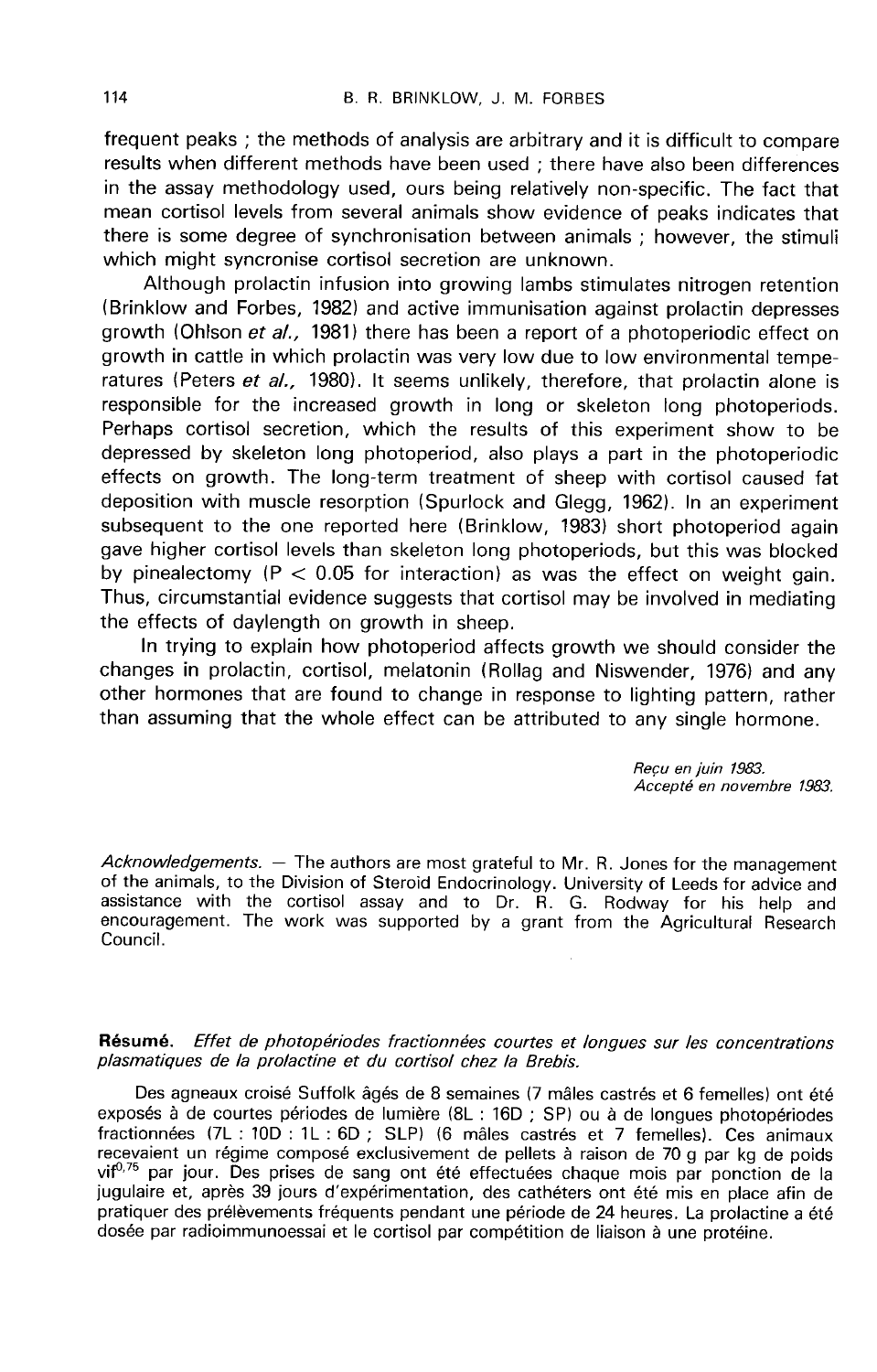Dans le schéma « SLP » on a constaté une augmentation significative de la prolactine plasmatique tout au long de l'expérimentation, sans noter d'influence du sexe. Au cours d'une période de 24 h on a toujours observé des maxima de prolactine au début des deux phases d'obscurité et des niveaux moins élevés au début des phases claires. Dans le schéma « SP » la prolactine avait tendance à atteindre un niveau plus élevé au milieu de la phase lumineuse et au milieu de la phase obscure.

Pendant la période de 24 h les niveaux de cortisol ont montré des variations notables, mais sans rythme caractérisé. Les niveaux moyens, cependant, étaient nettement plus élevés dans le schéma « SP » (38,3 nmol/1) que dans le schéma « SLP » (26,8 nmol/1).

### References

- BARRELL G. K., LAPWOOD K. R., 1978. Effects of pinealectomy of rams on secretory profiles of luteinising hormone, testosterone, prolactin and cortisol. Neuroendocrinology, 27, 216-227.
- BRINKLOW B. R., 1983. The effect of photoperiod on the growth of lambs. lnvolvement of hormones and the pineal organ. Ph. thesis, Univ. Leeds, p. 377.
- BRINKLOW B. R., FORBES J. M., 1982. Prolactin infusion causes increases nitrogen retention in lambs in continuous darkness. Proc. Nutr. Soc., 42, 38A.
- BRINKLOW B. R., JONES R., FORBES J. M., 1984. The effect of daylength on the growth of lambs. 5. Skeleton long photoperiod. Anim. Prod. (Accepted for publication).
- BROWN W. B., FORBES J. M., 1980. Diural variations of plasma prolactin in growing sheep under two lighting regimes and the effect of pinealectomy. J. Endocr., 84, 91-99.

BUNNING E., 1964, The physiological clock. Springer Verlag, Berlin.

- FERGUSON K. A., COX R. I., 1975. Hormones, 101-116. In M. H. BLUNT, The blood of sheep, Springer Verlag, Berlin.
- FORBES J. M., 1982. Effects of lighting pattern on growth, lactation and food intake of sheep, cattle and deer. Livest. Prod. Sci., 9. 361-374.
- FORBES J. M., EL SHAHAT A. A., JONES R., DUNCAN J. G. S., BOAZ T. G., 1979. The effect of daylength on the growth of lambs. 1. Comparison of sex, level of feeding, shearing and breed of sire. Anim. Prod., 29, 33-42.
- FULKERSON W. J., TANG B. Y., 1979. Ultradian and circadian rhythms in the plasma concentration of cortisol in sheep. J. Endocr., 81, 135-141.
- HACKETT M. R., HILLERS J. K., 1979.' Effect of artificial lighting on feeder lamb performance. J. anim. Sci., 49, 1-4.
- KENNAWAY D. J., OBST J. M., DUNSTAN E. A., FRIESEN H. G., 1981. Ultradian and seasonal rhythms in plasma gonadotropins, prolactin, cortisol and testosterone in pinealectomised rams. Endocrinology, 108, 639-646.
- LEINING K. B., TUCKER H. A., KESNER J. S., 1980. Growth hormone, glucocorticoid and thyroxine response to duration, intensity and wavelength of light in prepubertal bulls. J. anim. Sci., 51, 932-942.
- LINCOLN G. A., SHORT R. V., 1980. Seasonal breeding : Nature's contraceptive. Recent Progr. Horm. Res., 36, 1-52.
- LINCOLN G. A., ALMEIDA D. F. X., KLANDORF H., CUNNINGHAM R. A., 1982. Hourly fluctuations in the blood levels of melatonin, prolactin, luteinising hormone, follicle stimulating hormone, testosterone, tri-iodothyronine and cortisol in rams under artificial photoperiods and the effects of cranial sympathectomy. J. Endocr., 92, 237-250.
- MURPHY B. E. P., 1967. Some studies of the protein-binding of steroids and their application to the routine micro and ultramicro measurement of various steroids in body fluids by competitive protein binding radioassay. J. clin. Endocr. Metab., 27, 973-990.
- NIE N. H., HULL C. H., JENKINS J. G., STEINBRENNER K., BENT D. A., 1975. Statistics package for the social sciences, McGraw Hill, New York.
- OBST J. M., 1974. The relationship between plasma corticoid and growth rate in cattle. Proc. aust. Soc. anim. Prod., 10, 41-44.